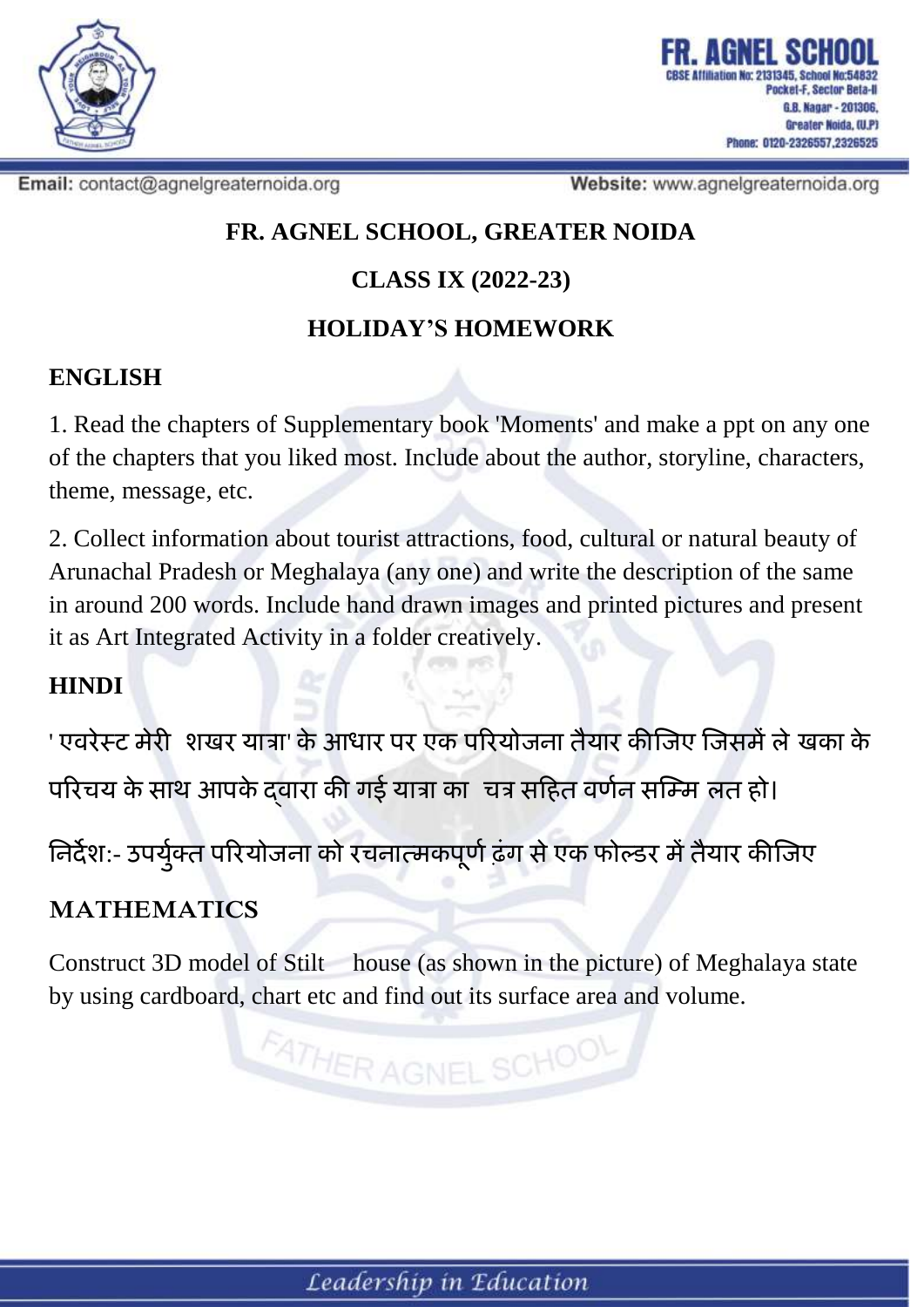

G.B. Nagar - 201306, Greater Noida, (U,P) 0120-2326557.2326525

Email: contact@agnelgreaternoida.org

Website: www.agnelgreaternoida.org



Note: Take photographs while making the model.

#### **SCIENCE**

Make a well labelled model of cell using POP, or pedilite (cell size should be approximately 23 X 29.7 cm)

Roll no. 1 to 5 prokaryotic cell

Roll no. 6 to 10 endocytosis

Roll no. 11 to 20 plant cell

Roll no. 21 to 30 animal cell

Roll no. 31 to 40 mitosis and meiosis

### **SOCIAL STUDIES**

Topic for the project is Disaster Management (Do any 3 of the following)

- a. Earthquake
- b. Flood
- c. Drought
- d. Landslide
- e. Cyclone

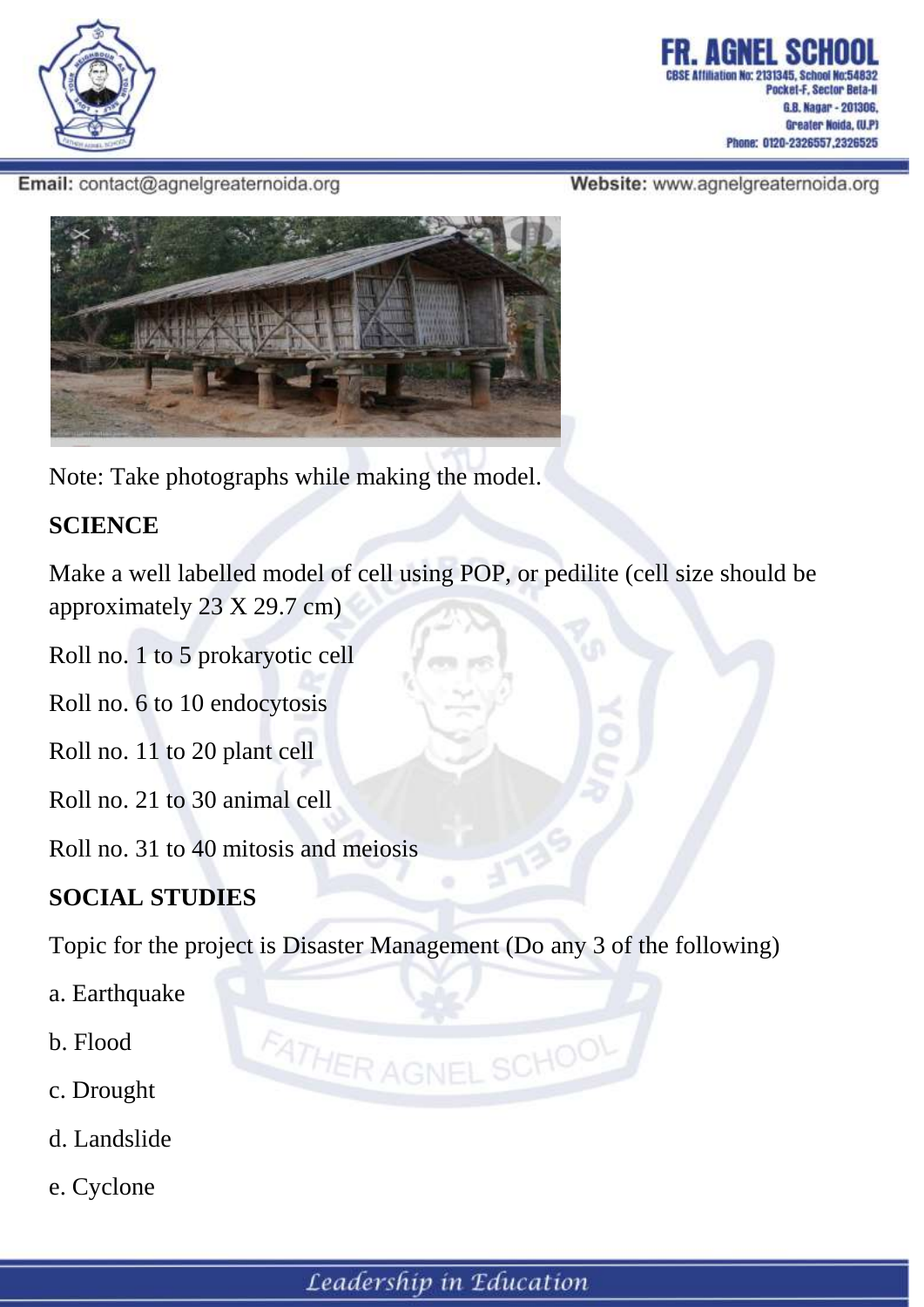

Email: contact@agnelgreaternoida.org

Website: www.agnelgreaternoida.org

Kindly note the following details before doing the project-

1. Collect information from various sources like newspapers, photographs, article, etc

2. Collect information on immediate response of various government agencies like police, hospitals, district administration etc.

3. In conclusion highlights the mitigation process to include identification of risk zones, community awareness and individual response.

\* Criteria for evaluating

Project work include content accuracy, originality, presentation and

creativity.

Project should be developed and presented in this order

- Cover page showing project title, school's name, students name, class and section and academic session(year)
- List of contents with page number (approx...15 pages)
- Acknowledgements: libraries visited and people who have helped.
- Project Overview: Purpose, aim, methodology and experience while doing the project
- Chapters with relevant headings.
- Summary and conclusions based on findings.
- Bibliography should have the title, pages referred, author, publisher, year of publication and if a website, the name of the website with a specific link which have been used. should have the title, pages referred, author, publisher, year of publication and if a website, the name of the website with a specific link which have been used.